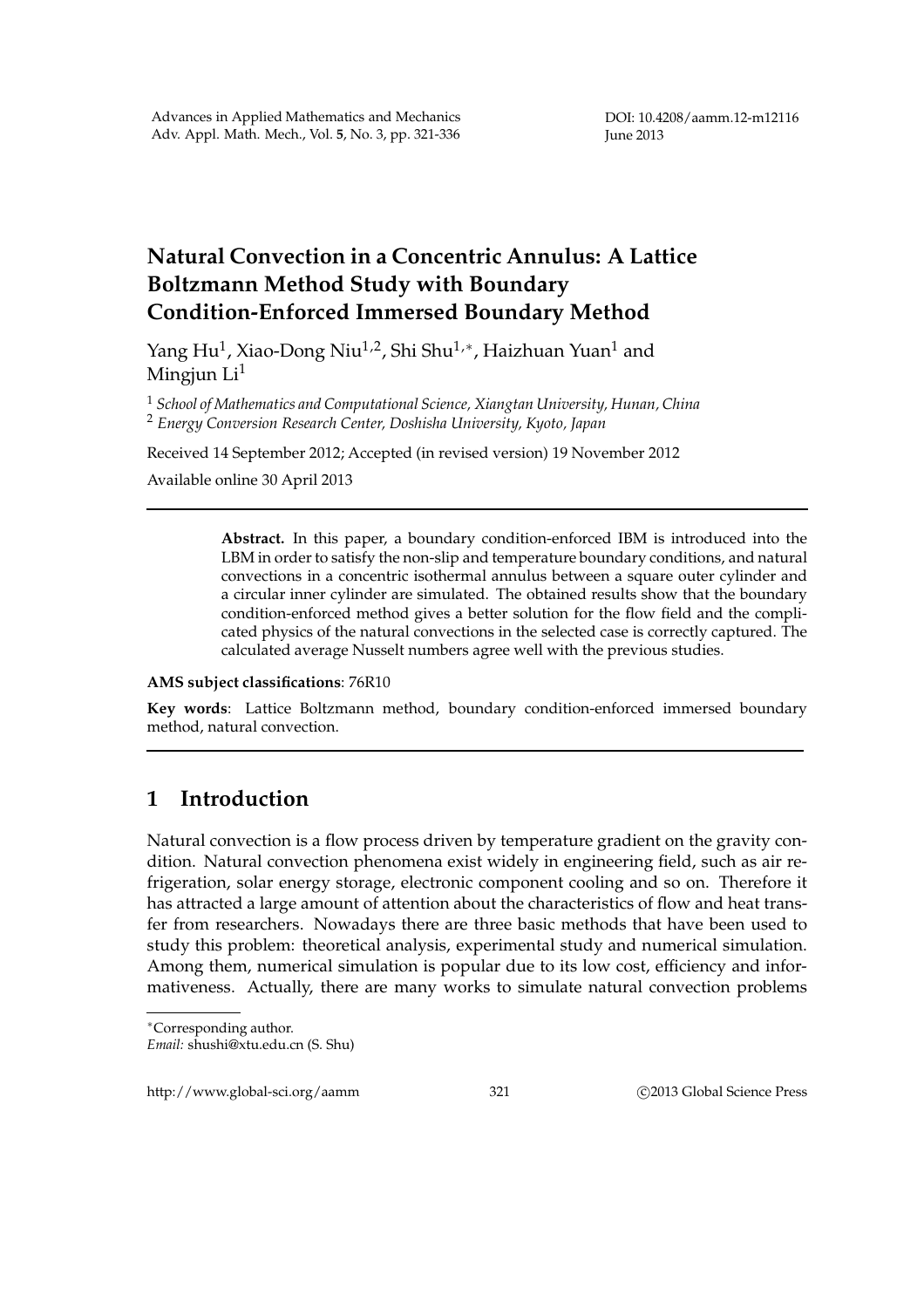using numerical method, especially the natural convection in enclosed spaces. As early as 1983, G Davis published a benchmark solution for natural convection in a square cavity [1]. Later many researchers have studied the natural convection problem in different cases by different methods [2–6].

Recently, a lattice Boltzmann method (LBM), as an alternative method of computational fluid dynamics, has been applied to many areas of fluid dynamics and heat transfer such as natural convection [7–13]. For example, Shu et al. applied LBM to simulate natural convection in a square cavity [7]. Dixit et al. computed the cases of high Rayleigh number natural convection [8]. Peng et al. developed a thermal LBM model to simulate 3D natural convection [10]. Nor Zwadi et al. proposed a Double-Population Thermal LBM to simulate natural convection [11]. Especially, some researchers have studied the natural convection in a concentric annulus using LBM. Peng et al used LBM to simulate natural convection in a concentric annulus between a square outer cylinder and a circular inner cylinder [12]. Shi et al. proposed a finite difference-based LBM to simulate natural convection heat transfer in a horizontal concentric annulus [13].

LBM is a particle-based numerical method at a mesoscopic level. The main advantage of LBM is its simplicity, and easily parallel computing and program coding, moreover setting the boundary condition is simple for LBM. After two decades' development, although the basic theory has been gradually improved, LBM encounters a challenge in simulating fluid problems with complex boundaries because it is based on Cartesian grid. In order to solve this problem, Feng and Michaelides [14] proposed a direct-forcingboundary-LBM method by introducing Peskin's immersed Boundary method (IBM) [15] into LBM. IBM uses a fixed Eulerian grid in the flow field areas, and set up another set of Lagrangian points to represent objects immersed in the flow field. IBM can be naturally combined with LBM in deal with fluid flows with complex geometries due to both based on Cartesian grid. However, in the early IBM-LBM work [14], the interaction force between fluid and particles is computed by the penalty method which introduces a userdefined spring parameter. To overcome this drawback, Feng and Michaelides [16] later introduced a direct-forcing scheme and Niu et al. [17] proposed a momentum exchangebased IB-LBM for simulation of particles moving in incompressible flow.

Although the direct forcing and momentum-exchange ideas are simple and physically plausible, the non-slip boundary condition is often unable to be satisfied. The direct consequence of them is that streamlines penetrate the immersed boundary. So it is difficult to directly apply in thermal boundary. Recently, Shu et al. developed a boundary condition-enforced IBM to overcome the above drawbacks by solving the Navier-Stokes equations to study the natural convection problem [18]. This method has several advantages such as satisfying the non-slip condition, and introducing a little work to extend the method to thermal boundary including Dirichlet boundary and Neumann boundary. In the present study, the boundary condition-enforced IBM is further introduced to LBM, and the natural convections in a concentric isothermal annulus between a square outer cylinder and a circular inner cylinder are simulated. We use LBM as a fluid field solver and thermal field solver, and make use of the boundary condition-enforced IBM to deal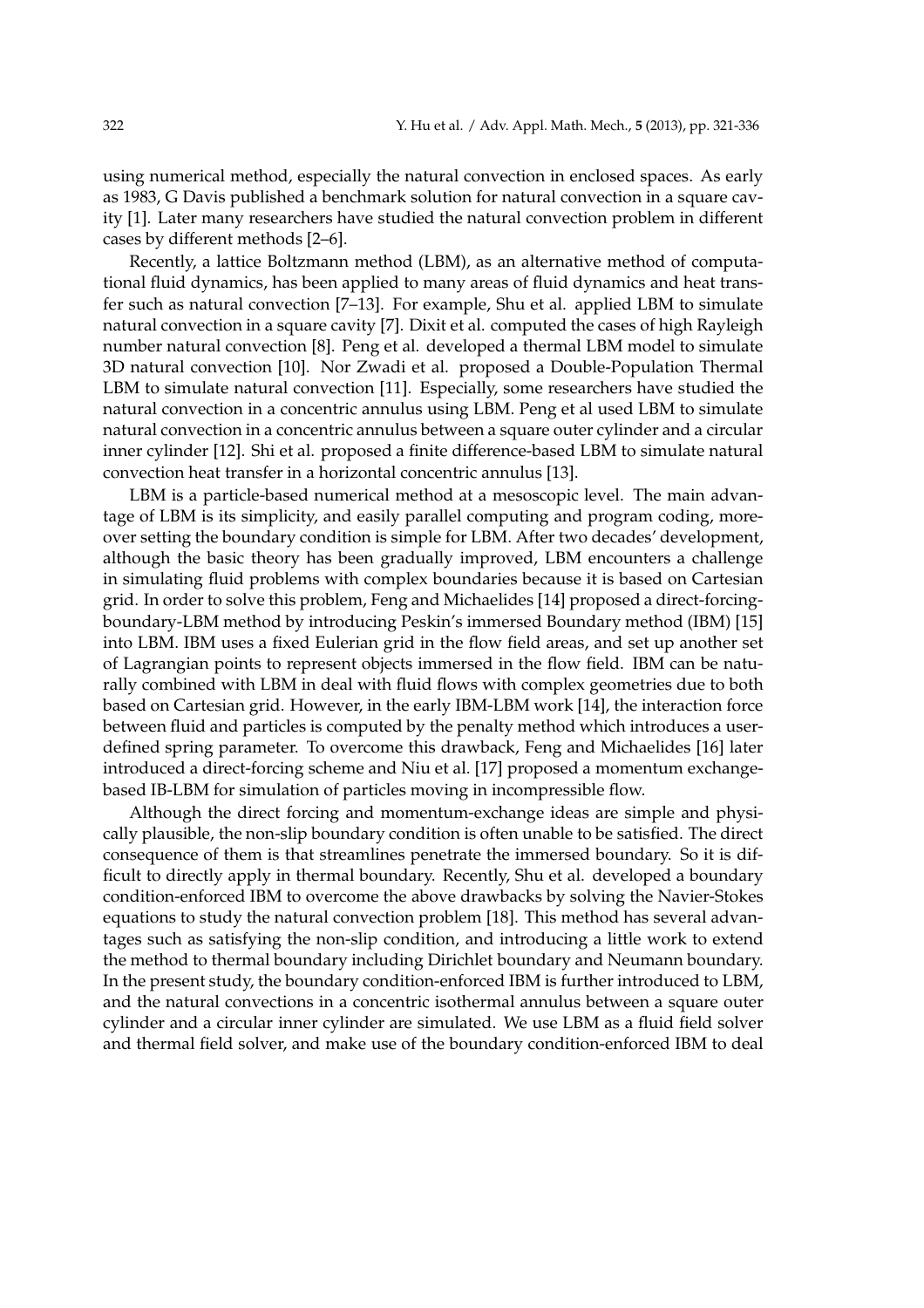with the cylinder boundary. All results obtained are verified by comparing with those obtained by other researchers [18, 19].

## **2 Numerical methods**

### **2.1 Governing equations**

Under conditions of natural convection, buoyancy processing often uses the Boussinesq approximation. Therefore, macroscopic governing equations for this problem can be written as:

$$
\nabla \cdot \mathbf{u} = 0,\tag{2.1a}
$$

$$
\rho\left(\frac{\partial \mathbf{u}}{\partial t} + \mathbf{u} \cdot \nabla \mathbf{u}\right) = -\nabla p + \mu \nabla^2 \mathbf{u} - \rho g (1 - \beta (T - T_{\infty})) \mathbf{j} + \mathbf{f},
$$
\n(2.1b)

$$
\rho c_p \left( \frac{\partial T}{\partial t} + \mathbf{u} \cdot \nabla T \right) = \kappa \nabla^2 T + q,\tag{2.1c}
$$

with the boundary conditions on the boundary Γ:

$$
\mathbf{u}_{\Gamma} = \mathbf{U}_{B\Gamma},\tag{2.2a}
$$

$$
T_{\Gamma} = T_{BT},\tag{2.2b}
$$

where *ρ*, **u**, *p*, *T* represent density, velocity, pressure and temperature, **u***B*, *T<sup>B</sup>* are velocity and temperature on the solid boundary; physical parameter  $\mu$ ,  $c_p$ ,  $\kappa$  are dynamics viscosity, specific heat capacity at constant pressure and thermal conductivity, respectively; *T*∞ is the reference temperature and  $\beta$  is the thermal expansion coefficient at the reference temperature; *g* is the gravitational acceleration directed downward, **j** is the unit positivedirection vector directed upward and **f** and *q* denote the external force and heat source terms.

#### **2.2 Lattice Boltzmann method for flow and temperature fields**

LBM governing equation with extern forcing term can be written as:

$$
f_{\alpha}(\mathbf{x} + \mathbf{e}_{\alpha}\delta t, t + \delta t) - f_{\alpha}(\mathbf{x}, t) = -\frac{1}{\tau_f}(f_{\alpha}(\mathbf{x}, t) - f_{\alpha}^{eq}(\mathbf{x}, t)) + F_{\alpha}\delta t,
$$
 (2.3a)

$$
g_{\alpha}(\mathbf{x} + \mathbf{e}_{\alpha}\delta t, t + \delta t) - g_{\alpha}(\mathbf{x}, t) = -\frac{1}{\tau_{g}}(g_{\alpha}(\mathbf{x}, t) - g_{\alpha}^{eq}(\mathbf{x}, t)) + Q_{\alpha}\delta t,
$$
 (2.3b)

where **x** and *t* are the coordinate of Eulerian node and time, and  $f_\alpha(\mathbf{x}, t)$  and  $g_\alpha(\mathbf{x}, t)$  denote density distribution function and thermal distribution function for the discrete velocity **, respectively;** *δt* **is time step,**  $τ<sub>f</sub>$  **and**  $τ<sub>g</sub>$  **are dimensionless relaxation times of**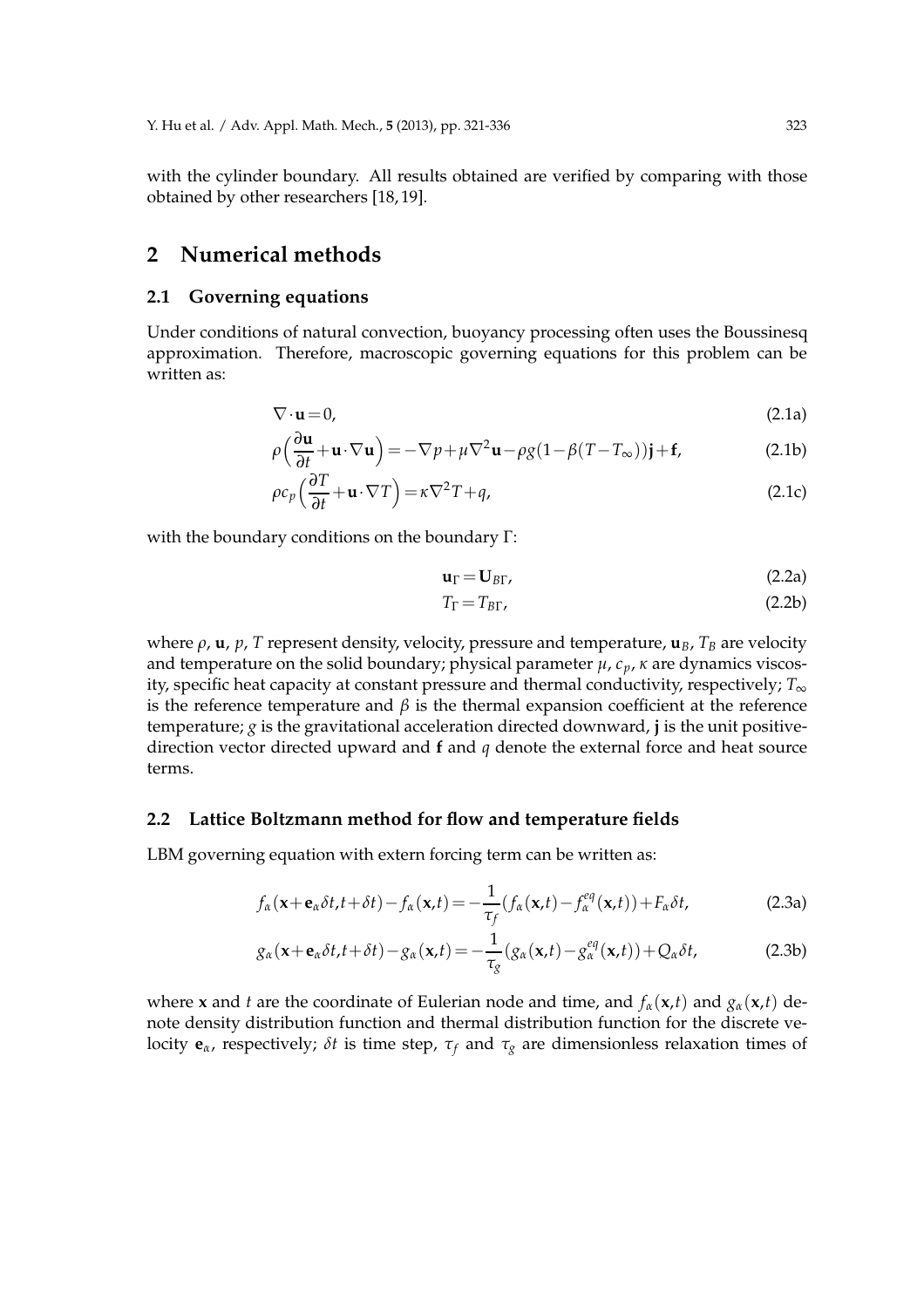flow and temperature fields, respectively.  $f_\alpha^{eq}(\mathbf{x},t)$  and  $g_\alpha^{eq}(\mathbf{x},t)$  are the respective local equilibrium density and thermal distributions, and they can be expressed as

$$
f_{\alpha}^{eq}(\mathbf{x},t) = \omega_{\alpha}\rho \left(1 + \frac{\mathbf{e}_{\alpha} \cdot \mathbf{u}}{c_s^2} + \frac{(\mathbf{e}_{\alpha} \cdot \mathbf{u})^2}{2c_s^4} - \frac{\mathbf{u}^2}{2c_s^2}\right),
$$
(2.4a)

$$
g_{\alpha}^{eq}(\mathbf{x},t) = \omega_{\alpha}T\left(1 + \frac{\mathbf{e}_{\alpha}\cdot\mathbf{u}}{c_{s}^{2}} + \frac{(\mathbf{e}_{\alpha}\cdot\mathbf{u})^{2}}{2c_{s}^{4}} - \frac{\mathbf{u}^{2}}{2c_{s}^{2}}\right),
$$
(2.4b)

where  $c_s$  is the lattice sound speed and  $\omega_\alpha$  is the weight coefficients which depend on lattice velocity model.

In our study, D2Q9 a model has been used, the velocity set is defined as:

$$
\mathbf{e}_{\alpha} = \begin{cases}\n0, & \alpha = 0, \\
\left(\cos\left[\left(\alpha - 1\right)\frac{\pi}{2}\right], \sin\left[\left(\alpha - 1\right)\frac{\pi}{2}\right]\right)c, & \alpha = 1, 2, 3, 4, \\
\sqrt{2}\left(\cos\left[\left(2\alpha - 1\right)\frac{\pi}{4}\right], \sin\left[\left(2\alpha - 1\right)\frac{\pi}{4}\right]\right)c, & \alpha = 5, 6, 7, 8,\n\end{cases}
$$
\n(2.5)

where  $c = \delta x/\delta t$ ,  $\delta x$  is the lattice spacing. Further,  $c = \sqrt{3}c_s$ . In the case of  $\delta x = \delta t$ , *c* is taken as 1. The corresponding weight coefficients are given as:

$$
c = \begin{cases} \frac{4}{9}, & \alpha = 0, \\ \frac{1}{9}, & \alpha = 1, 2, 3, 4, \\ \frac{1}{36}, & \alpha = 5, 6, 7, 8. \end{cases}
$$
(2.6)

The discrete force term  $\mathbf{F}_\alpha$  in Eq. (2.4a) is defined as:

$$
\mathbf{F}_{\alpha} = \left(1 - \frac{1}{2\tau}\right) w_{\alpha} \left(3 \frac{\mathbf{e}_{\alpha} - \mathbf{u}}{c^2} + 9 \frac{\mathbf{e}_{\alpha} \cdot \mathbf{u}}{c^2}\right) \cdot \mathbf{F},\tag{2.7}
$$

where **F** is a total external force which contains the forces come from immersed boundary and buoyancy. In our study, it is

$$
\mathbf{F} = -\rho g \beta (T - T_{\infty}) \mathbf{j} + \mathbf{f}.
$$
 (2.8)

The heat source term  $Q_{\alpha}$  in Eq. (2.3b) is determined by:

$$
Q_{\alpha} = \omega_{\alpha} q. \tag{2.9}
$$

The macro density, velocity and temperature in the LBM can be calculated by:

$$
\rho = \sum_{\alpha} f_{\alpha},\tag{2.10a}
$$

$$
\mathbf{u} = \left(\sum_{\alpha} \mathbf{e}_{\alpha} f_{\alpha} + \frac{1}{2} \mathbf{F} \delta t\right) / \rho, \tag{2.10b}
$$

$$
T = \sum_{\alpha} g_{\alpha} + \frac{1}{2} q \delta t. \tag{2.10c}
$$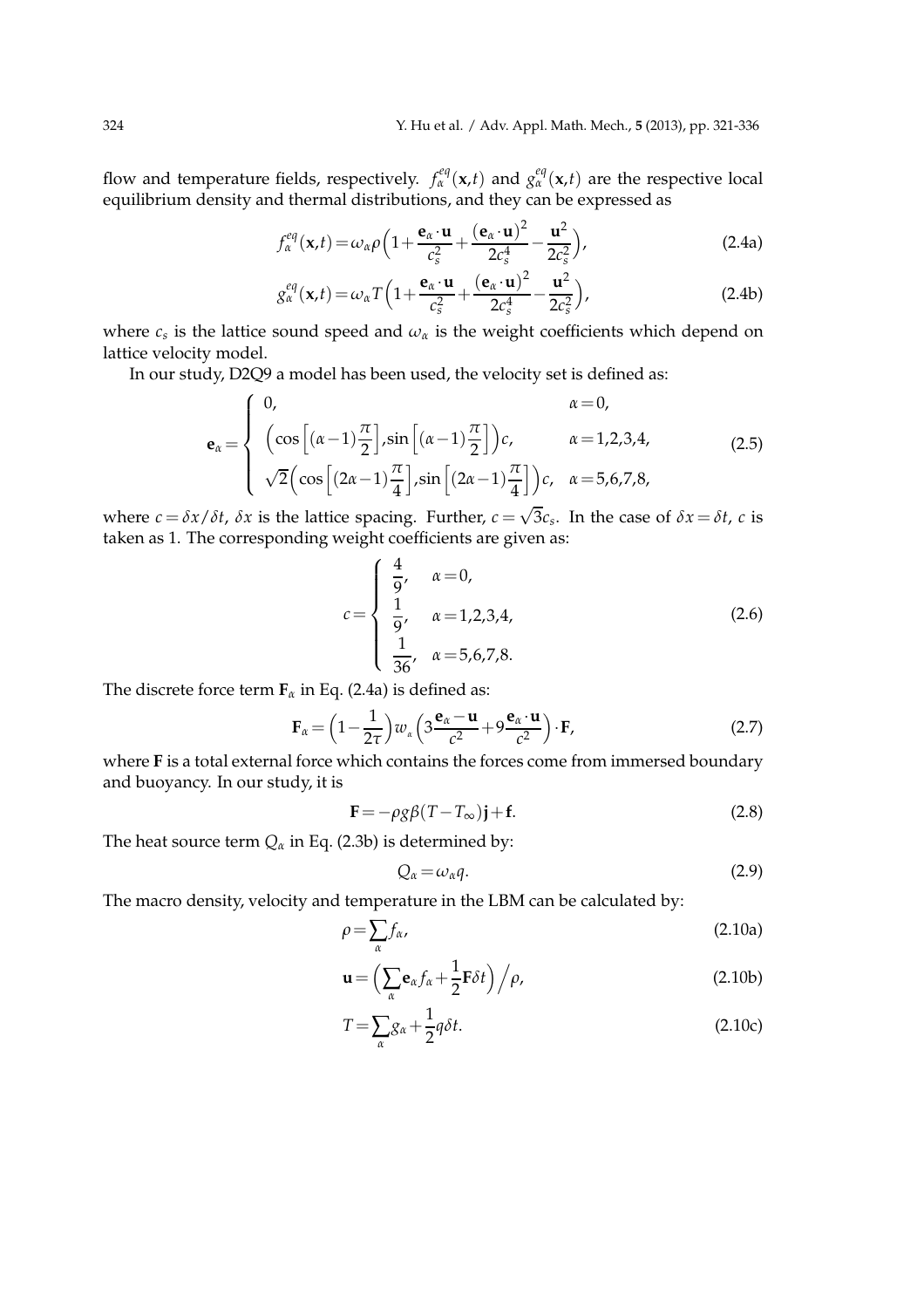Using the Chapman-Enskog multi-scale analysis, we can deduced that the lattice Boltzmann equations (2.3a) and (2.3b) are consistent with the incompressible Navier-Stokes equations (2.1a)-(2.1c) to the second order of small Knudsen number with the relaxation times of  $\tau_f$  and  $\tau_g$  defined as:

$$
\tau_f = 3\mu / (\rho c^2 \delta t) + 0.5,\tag{2.11a}
$$

$$
\tau_g = 3\kappa / (\rho c^2 \delta t) + 0.5.
$$
 (2.11b)

### **2.3 Velocity and temperature correction procedure**

As previously mentioned, the boundary condition-enforced method [18] can satisfy nonslip condition and temperature condition, and this method has used for N-S solver [18]. In our study, this method will be extended to LBM solver. The boundary conditionenforced idea for the non-slip condition can be implemented as follows:

#### **1. Velocity correction**

Defining the intermediate velocity **u** ∗ as:

$$
\mathbf{u}^* = \left(\sum_{\alpha} \mathbf{e}_{\alpha} f_{\alpha} - \rho g \beta (T - T_{\infty}) \mathbf{j}\right) / \rho, \tag{2.12}
$$

and the velocity correction is calculated by

$$
\delta \mathbf{u} = \frac{1}{2} \mathbf{f} \delta t / \rho. \tag{2.13}
$$

Then the macro velocity can be written as:

$$
\mathbf{u} = \mathbf{u}^* + \delta \mathbf{u}.\tag{2.14}
$$

#### **2. Calculating interaction force by the non-slip boundary condition**

In the IBM [15], the interaction force f of the solid-fluid can be given by

$$
\mathbf{f}(\mathbf{x},t) = \int_{\Gamma} \mathbf{F}(\mathbf{X}(s,t)) \delta(\mathbf{x} - \mathbf{X}(s,t)) ds,
$$
 (2.15)

where **X** is the coordinate of Lagrangian node on the immersed boundary, **F**(**X**(*s*,*t*)) is the force density at immersed boundary, and  $\delta(\mathbf{x}-\mathbf{X}(s,t))$  denotes the Dirac delta function. The above equation can be further discretized by

$$
\mathbf{f}(\mathbf{x}_i) = \sum_l \mathbf{F}(\mathbf{X}_B^l) D(\mathbf{x}_i - \mathbf{X}_B^l) \Delta s_l,
$$
 (2.16)

where  $\Delta s_l$  is the arc length of the boundary element,  $\mathbf{X}_{B}^{l}$  ( $l = 1, 2, \cdots, M$ ) are the discrete Lagrangian points on the immersed boundary,  $\mathbf{x}_i$  ( $i=1,2,\dots,N$ ) are the uniform Cartesian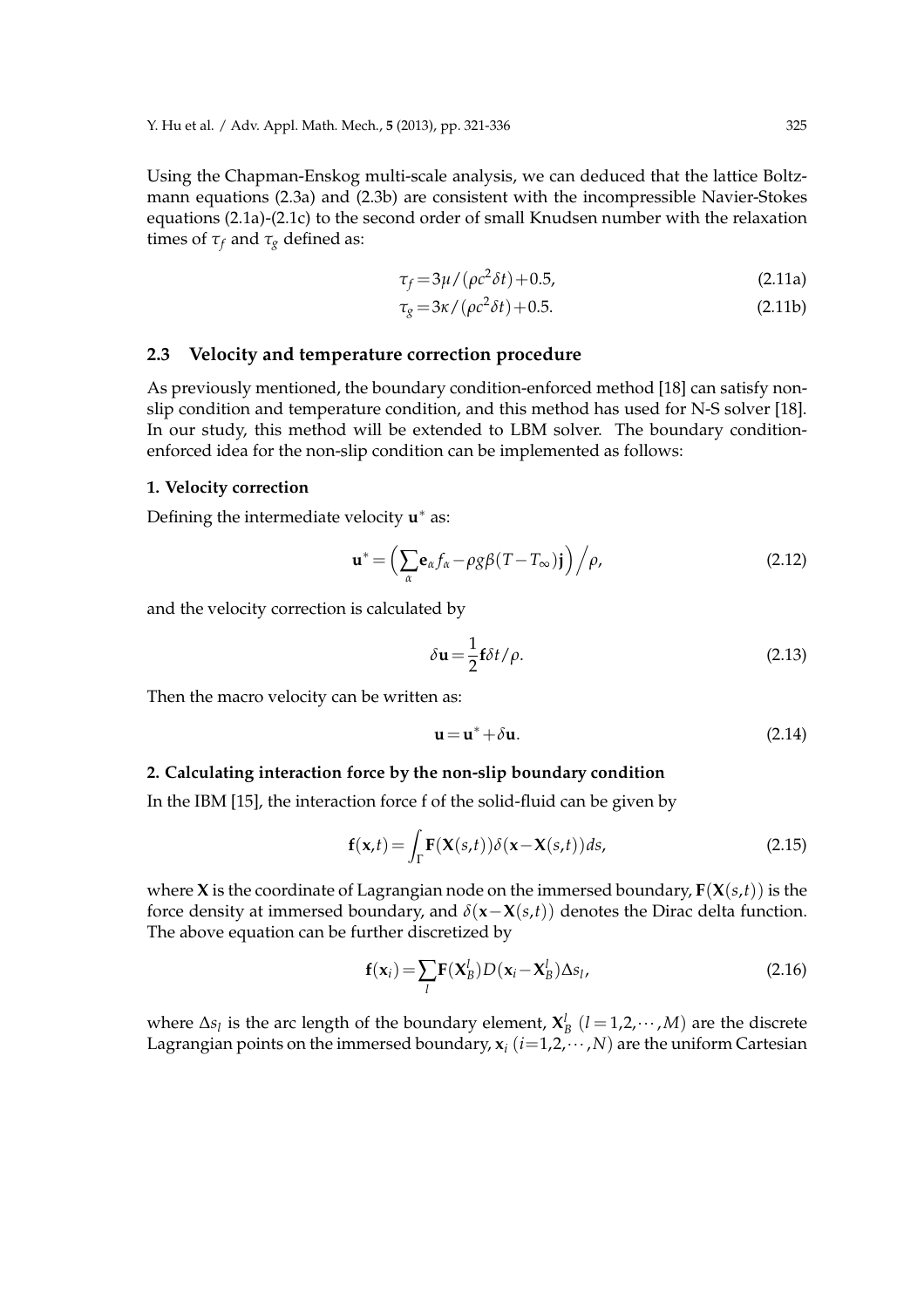mesh points with mesh spacing  $\delta x = \delta y = h$ .  $D(x_i - \mathbf{X}_B^l)$  is smoothly approximated of Dirac function, which is proposed by Peskin [15]:

$$
\delta(r) = \begin{cases} \frac{1}{4} (1 + \cos(\pi|r|/2)), & |r| \le 2, \\ 0, & |r| > 2, \end{cases}
$$
 (2.17a)

$$
D_{il} = D(x_i - \mathbf{X}_B^l) = \delta(x_i - \mathbf{X}_B^l) \delta(y_i - \mathbf{Y}_B^l).
$$
 (2.17b)

From Eq. (2.16), one can see that the force term  $f(x_i)$  at the Eulerian point is distributed from the boundary point. Eq. (2.16) can be further written in a matrix form as:

$$
\mathbf{f}_E = A_{L \to E} \mathbf{F}_L, \tag{2.18}
$$

with *AL*→*<sup>E</sup>* be the matrix form of linear interpolation operator from Lagrangian points to Eulerian points:

$$
A_{L\to E} = \begin{bmatrix} D_{11}\Delta s_1 & D_{12}\Delta s_1 & \cdots & D_{1N}\Delta s_1 \\ D_{21}\Delta s_2 & D_{21}\Delta s_2 & \cdots & D_{21}\Delta s_2 \\ \vdots & \vdots & \ddots & \vdots \\ D_{M1}\Delta s_M & D_{M2}\Delta s_M & \cdots & D_{MN}\Delta s_M \end{bmatrix} .
$$
 (2.19)

As at the Eulerian points, Eq. (2.13) gives

$$
\mathbf{f}_E = 2\rho \delta \mathbf{u}_E / \delta t. \tag{2.20}
$$

Substituting Eq. (2.20) into Eq. (2.18), we can have

$$
\delta \mathbf{u}_E = \frac{2\delta t}{\rho} A_{L \to E} \mathbf{F}_L.
$$
\n(2.21)

According to the non-slip condition, the velocity at the boundary point is equal to the interpolated value from Eulerian points, that is

$$
\mathbf{U}_L = h^2 B_{E \to L} \mathbf{u}_E, \tag{2.22}
$$

where

$$
B_{E\to L} = \begin{bmatrix} D_{11} & D_{12} & \cdots & D_{1M} \\ D_{21} & D_{21} & \cdots & D_{21} \\ \vdots & \vdots & \ddots & \vdots \\ D_{N1} & D_{N2} & \cdots & D_{NM} \end{bmatrix} .
$$
 (2.23)

Substituting Eqs. (2.14) and (2.22) into Eq. (2.23), we can get the following algebraic equation system

$$
\mathbf{U}_L = h^2 B_{E \to L} \left( \mathbf{u}_E^* + \frac{2 \delta t}{\rho} A_{L \to E} \mathbf{F}_L \right).
$$
 (2.24)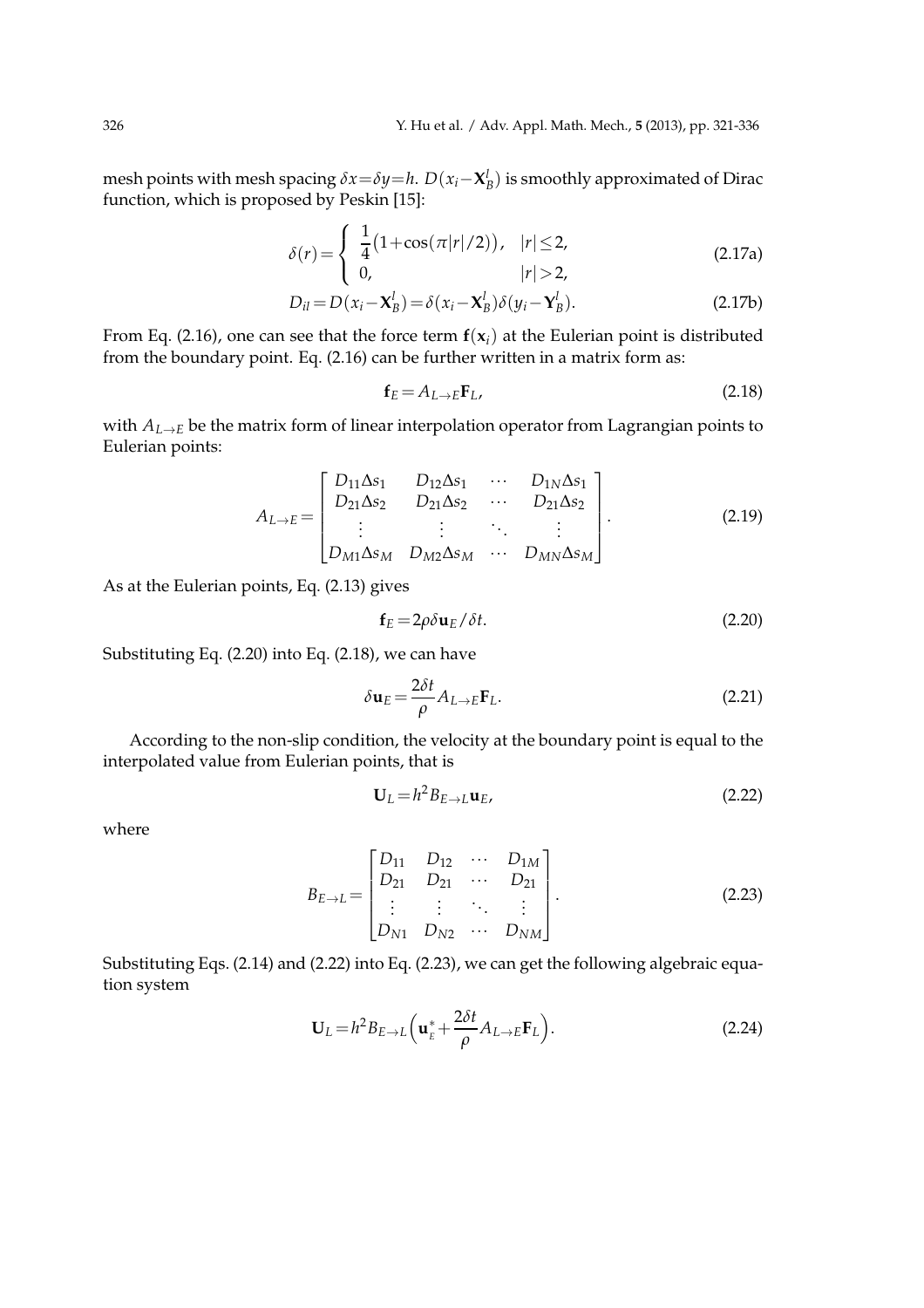Y. Hu et al. / Adv. Appl. Math. Mech., **5** (2013), pp. 321-336 327

Algebraic equation (2.24) can be further written in the following form:

$$
\frac{2\delta th^2}{\rho}A_{L\to E}B_{E\to L}\mathbf{F}_L=\mathbf{U}_L-h^2B_{E\to L}\mathbf{u}_E^*.
$$
 (2.25)

The boundary-enforced idea for temperature condition can be implemented as similarly as the velocity correction procedure.

### **1. Temperature correction**

We define the intermediate temperature as:

$$
T^* = \sum_{\alpha} g_{\alpha}, \tag{2.26}
$$

and the temperature correction is calculated by

$$
\delta T = \frac{1}{2}q\delta t. \tag{2.27}
$$

On the basis of Eq. (2.14), the macro temperature on the immersed boundary can be expressed as:

$$
T = T^* + \delta T. \tag{2.28}
$$

#### **2. Heat source calculation**

The heat source term at the Eulerian point can interpolated from the heat flux of boundary point through the Dirac function, and can be written as:

$$
q(\mathbf{x},t) = \int_{\Gamma} \delta Q(\mathbf{X}(s,t)) \delta(\mathbf{x} - \mathbf{X}(s,t)) ds,
$$
\n(2.29)

with  $\delta Q(\mathbf{X}(s,t))$  be the heat flux density on the immersed boundary. The matrix form of Eq. (2.29) is

$$
q_E = A_{L \to E} \delta Q_L. \tag{2.30}
$$

On the Eulerian points, similar to the velocity treatment, we can get the following equation:

$$
q_E = 2\rho c_p / \delta t \delta T_E. \tag{2.31}
$$

Substituting Eq. (2.31) into Eq. (2.30), we can get

$$
\delta T_E = \frac{2\delta t}{\rho c_p} A_{L \to E} \delta Q_L.
$$
\n(2.32)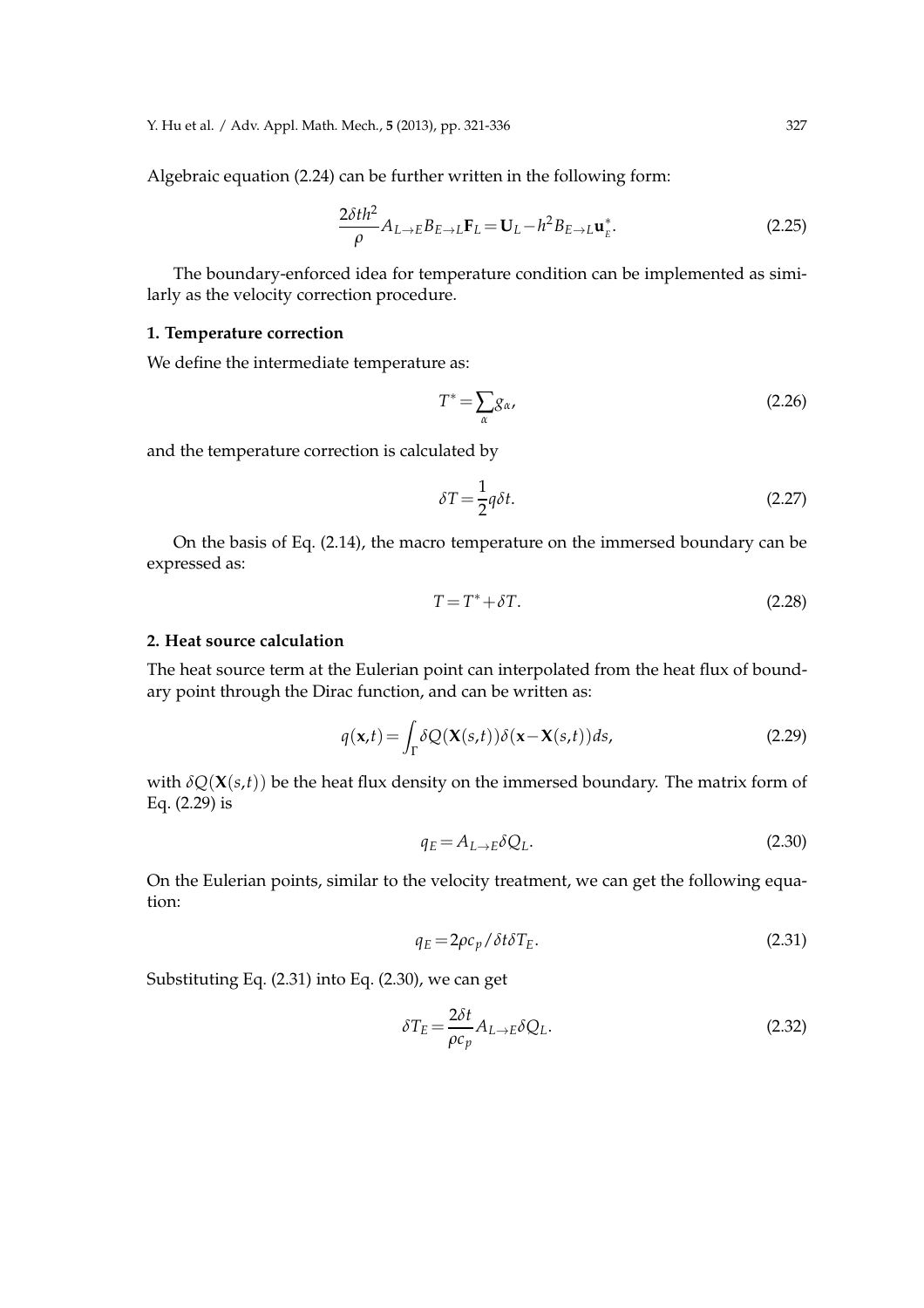To satisfy the temperature boundary condition, we should have

$$
T_L = h^2 B_{E \to L} T_E. \tag{2.33}
$$

Substituting Eqs. (2.29) and (2.32) into Eq. (2.33), we can obtain the following algebraic equation system:

$$
T_L = h^2 B_{E \to L} \left( T_E^* + \frac{2\delta t}{\rho c_p} A_{L \to E} \delta Q_L \right).
$$
 (2.34)

Algebraic equation (2.34) can also be written in the following form:

$$
\frac{2\delta th^2}{\rho c_p} B_{E \to L} A_{L \to E} \delta Q_L = T_L - h^2 B_{E \to L} T_E^*.
$$
\n(2.35)

By solving the algebraic equation systems (2.24) and (2.34), one can achieve the accurate velocity and temperature corrections. It is not difficult to find the elements of the coefficient matrix  $A_{L\to E}$ ,  $B_{E\to L}$ , because the elements in  $A_{L\to E}$ ,  $B_{E\to L}$  are only depend on the coordinate information of immersed boundary and the adjacent points. So it increases a little workload to solve the fixed boundary problem.

### **3 Numerical examples**

In this section, several different natural convection problems in a concentric annulus will be simulated by the proposed boundary condition-enforced LBM. In the study of natural convection problem, Rayleigh number and Prandtl number are very important parameters, and they are defined as:

$$
\Pr = \frac{\mu c_p}{\kappa}, \qquad Ra = \frac{\rho^2 c_p \beta g L^3 (T_w - T_\infty)}{\kappa \mu}.
$$
\n(3.1)

Here,  $T_w$  is the temperature on the inner cylinder surface. In order to compare with the former results, we selected the most representative Rayleigh number and Prandtl number of  $Pr = 0.71$ ,  $Ra = 10<sup>4</sup>, 10<sup>5</sup>, 10<sup>6</sup>$ .

In the present method, the relaxation times can not be expressed by Rayleigh number and Prandtl number directly. For easily calculation, we further introduce a characteristic velocity,  $\mathbf{u}_{ref} = \sqrt{g\beta L(T_w - T_{\infty})}$  and the Mach number,  $Ma = \mathbf{u}_{ref}/c_s$ , in the natural convection problems and the relaxation times of flow and temperature fields can be alternatively given as:

$$
\tau_f = \sqrt{3\frac{\text{Pr}}{Ra}} \frac{MaL}{\delta_t} + \frac{1}{2},\tag{3.2a}
$$

$$
\tau_g = \sqrt{\frac{3}{RaPr}} \frac{MaL}{\delta_t} + \frac{1}{2}.
$$
\n(3.2b)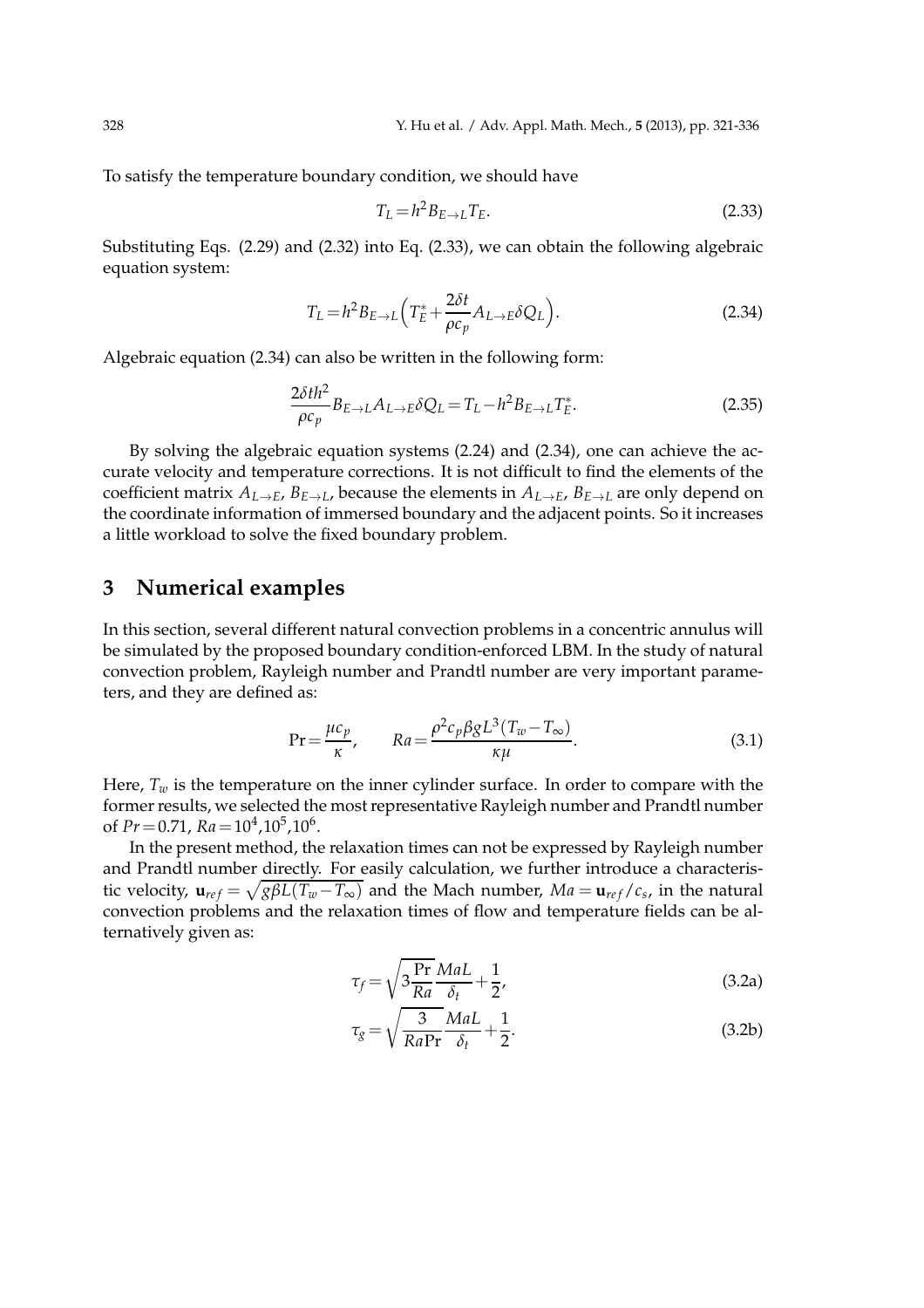

Figure 1: Configuration of natural convection in a concentric annulus between a square outer cylinder and a circular inner cylinder.

In our simulation, a two-dimensional incompressible natural convection flow is studied and problem is schematically described by Fig. 1. As shown in Fig. 1, the computational domain  $Ω$  contains a closed immersed boundary Γ, which divides the flow domain into internal and external areas. The initial conditions are set to zero for **u** and *T*∞ for *T* in the entire domain, and the reference velocity  $\mathbf{u}_{ref}$  is taken as 0.25 for all numerical cases. The numerical examples use the dimensionless form to compute, the side length of the outer cavity is taken as the reference length, and the temperature is normalized by

$$
T^* = \frac{T - T_{\infty}}{T_w - T_{\infty}}.\tag{3.3}
$$

For the purpose of the understanding the natural convection in a concentric annulus, the numerical cases of different aspect ratios  $Ar = L/2r$  will be considered. In our study, the numerical cases of different Rayleigh numbers will be calculated with three aspect ratios of 5, 2.5 and 1.67. The heat transfer behaviors of the natural convection can be evaluated by Nusselt numbers. The local Nusselt number *Nu* is defined as:

$$
Nu(\mathbf{X},t) = \frac{h(\mathbf{X},t)L}{\kappa},
$$
\n(3.4)

where  $h(X,t)$  is heat convection coefficient, *L* is reference length. Based on the Newtons cooling law and Fouriers law, the average Nusselt number can be calculated by the following formula simply [18],

$$
\overline{Nu} = \frac{1}{L} \int_{\Gamma} \frac{L_c}{\kappa (T_w - T_\infty)} Q(\mathbf{X}(s, t)) ds.
$$
 (3.5)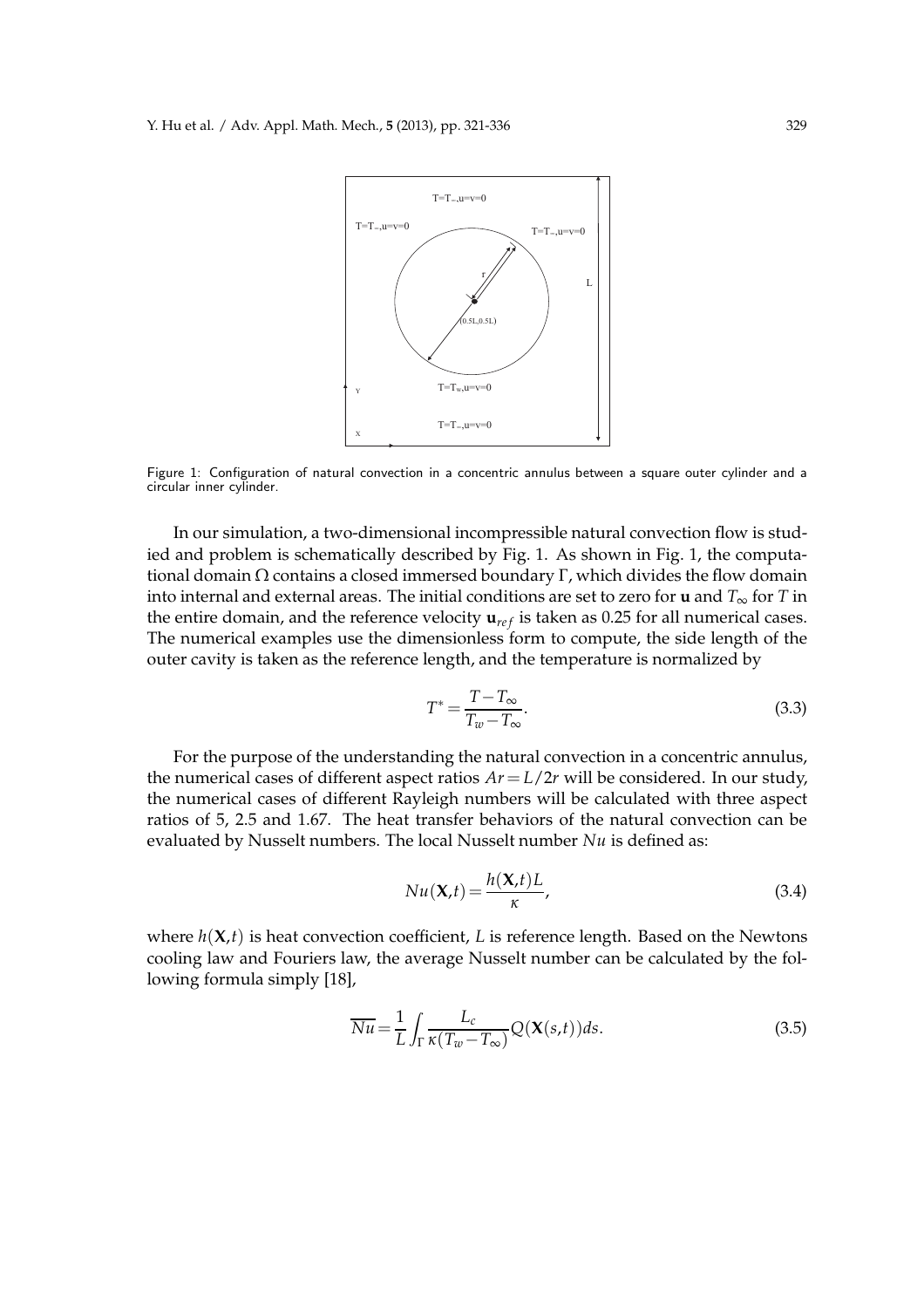In our study, *L<sup>c</sup>* is taken as half of the circumferential length of the inner cylinder surface. So the discrete form of Eq. (3.5) can be written as:

$$
\overline{Nu} = \frac{\sum_{i} Q_B^i \Delta s_i}{2\kappa (T_w - T_\infty)}.
$$
\n(3.6)

In order to test the efficiency of the present method, the solution must be gridindependence. For the case of  $Ra = 10^5$ ,  $Ar = 2.5$ , we use three different grids of  $201 \times 201$ ,  $251\times251$ ,  $301\times301$ . The results are listed in Table 1. As is shown in Table 1, the average Nusselt number has little change with the mesh refinement, so for the grid of  $251 \times 251$ , the solution is accurate enough. In our study, all the results are based on the grid of  $251 \times 251$ .

Table 1: The average Nusselt number computed by different grids for  $Ra\!=\!10^5$ ,  $Ar\!=\!2.5.$ 

|             |       |       | Grid 201 × 201 251 × 251 301 × 301 |
|-------------|-------|-------|------------------------------------|
| $\sqrt{Nu}$ | 4.926 | 4.917 | 4.914                              |

Figs. 2-4 show the numerical results visualized as the streamlines and isotherms. These figures can help us to effectively analyze the characteristics of flow, heat conduction and heat convection. Because the symmetry of physical conditions and geometry conditions, streamlines and isotherms are symmetrical about the central axis as shown in Figs. 2-4 clearly. As is shown in Fig. 2, it is the case of  $Ra = 10<sup>4</sup>$ , the isotherms are quasi-circular, implying that the heat flow in the cavity is dominated by diffusion, and the thermal convection is very weak. So it is not obvious that the velocity field affects the thermal field. With the change of the aspect ratio, *Ar*, the thermal boundary layer and the eddy will change obviously. The dynamic processes of natural convection shown in Fig. 2 are that two eddies are firstly originated in the cavity; when *Ar*=5, the eddy will move up, so the center of eddy moves above the horizontal axis; as *Ar* decreases from 5 to 2.5 and 1.67, each original eddy will split to two small eddies. Because of the buoyancy effect and the thermal boundary layer on the bottom surface of the cylinder thinner than that on its top surface.

With the Rayleigh number increases from  $10^4$  to  $10^5$ , as shown in Fig. 3, the effect of convection are strengthen, so the closed isotherm and the center of eddy would move toward the *y*-axis positive direction. For the case of *Ar*=2.5, by the effect of buoyancy, the two small eddies under the horizontal disappear. When *Ar*=1.67, due to the space constraint, the flow field becomes more complicated with four large eddies and the central position of the top boundary appearing two small eddies.

As Rayleigh number increases further up to  $Ra\!=\!10^6$  in Fig. 4, the isotherms strongly distorted and disordered, so the effect of convection increases stronglyit denote that the heat flow in annulus is mainly dominated by convection. The evolution of the flow field becomes more complex for the case of *Ar*=5 due to the vertical convection, strengthening near the cylindrical wall. The bottom of wall generates two secondary eddies. As aspect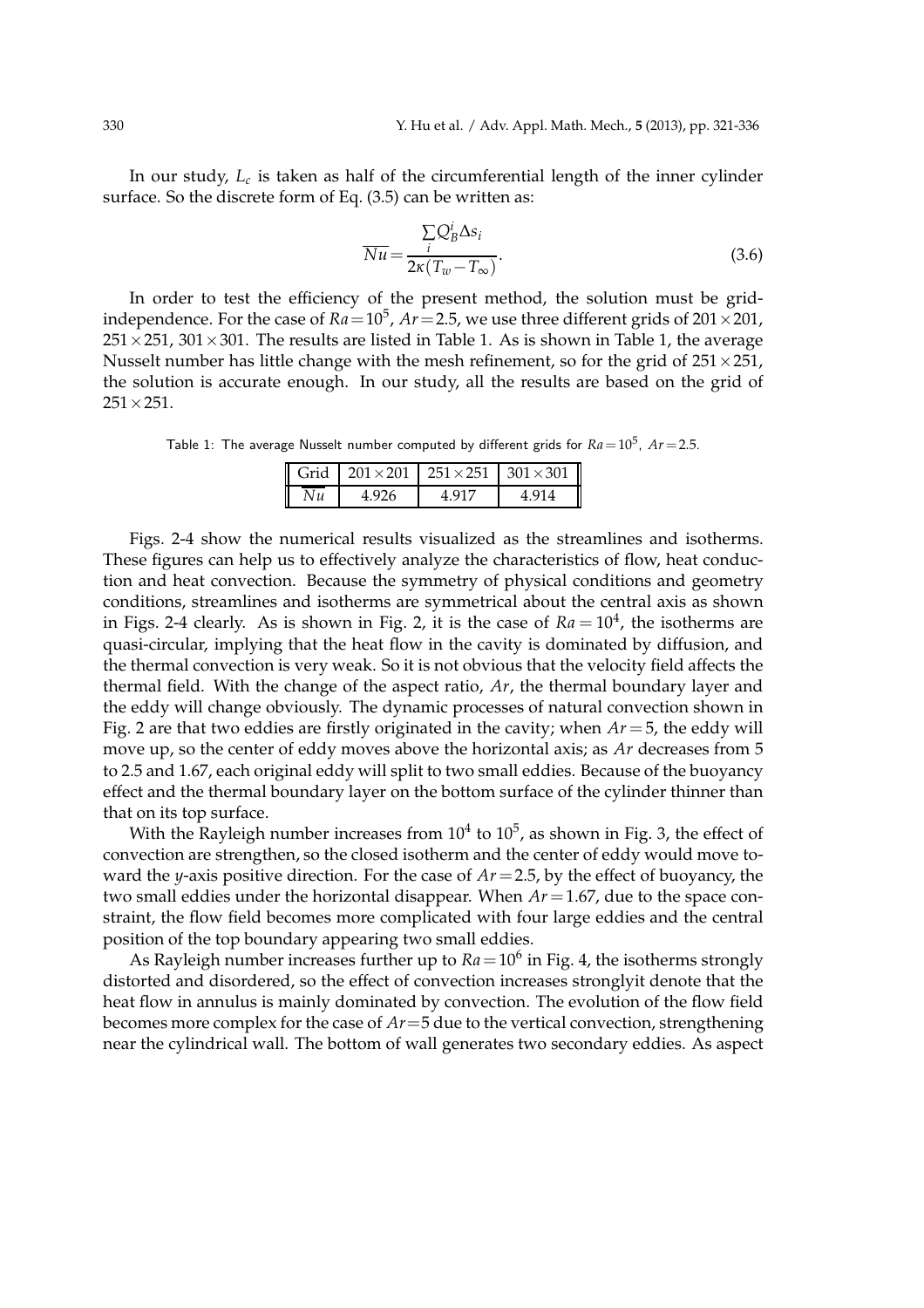

Figure 2: Streamlines (left) and isotherms (right) for  $Ra = 10^4$ .

ratio further decreases to 1.67, there exist six eddies. When compared with the case of  $Ra = 10<sup>5</sup>$ , Fig. 4(c) shows that two eddies locate in the top of wall while the other four eddied on the left and right become more narrow and long. So in our study, due to the temperature and pressure differences and space constraints, natural convection in a concentric annulus produces different morphologies. With Rayleigh number increasing, the flow field and temperature field change from simple and laminar state to chaos.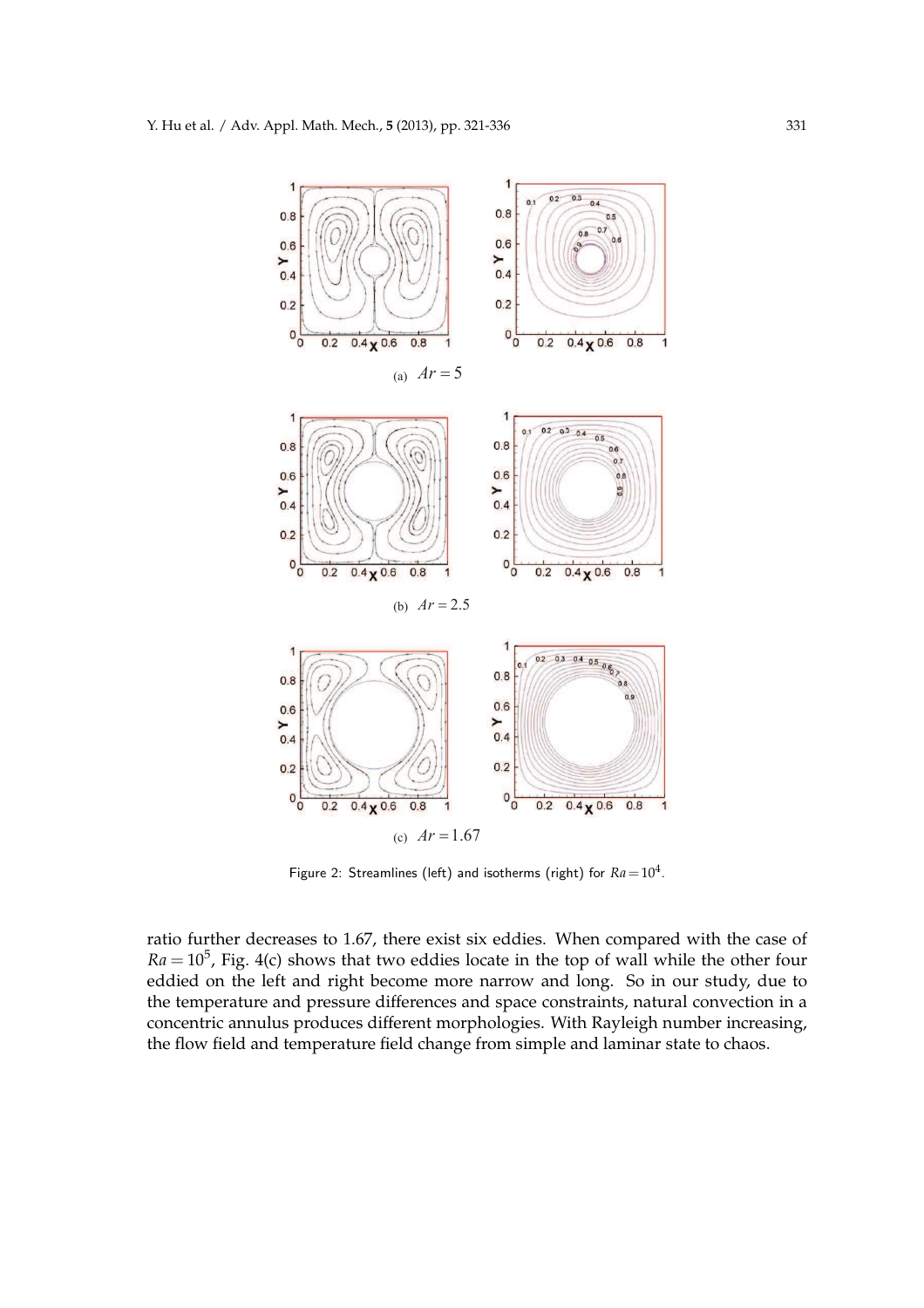

Figure 3: Streamlines (left) and isotherms (right) for  $Ra = 10^5$ .

In order to understand the details of flow, the forces density acting on the inner cylinder surface are shown in Figs. 5-8 with the angle starting from the top point of the inner cylinder and varying from  $0^{\circ}$  to  $180^{\circ}$  on the right half of the inner cylinder because of a two-fold symmetry about the vertical center line at  $x = 0.5$ . Figs. 5 and 6 show the force distributions on the inner cylinder in the respective *x* and *y* directions for the case of *Ar*=2.5 at different Rayleigh numbers. As shown in Fig. 5, it is obvious that the distribu-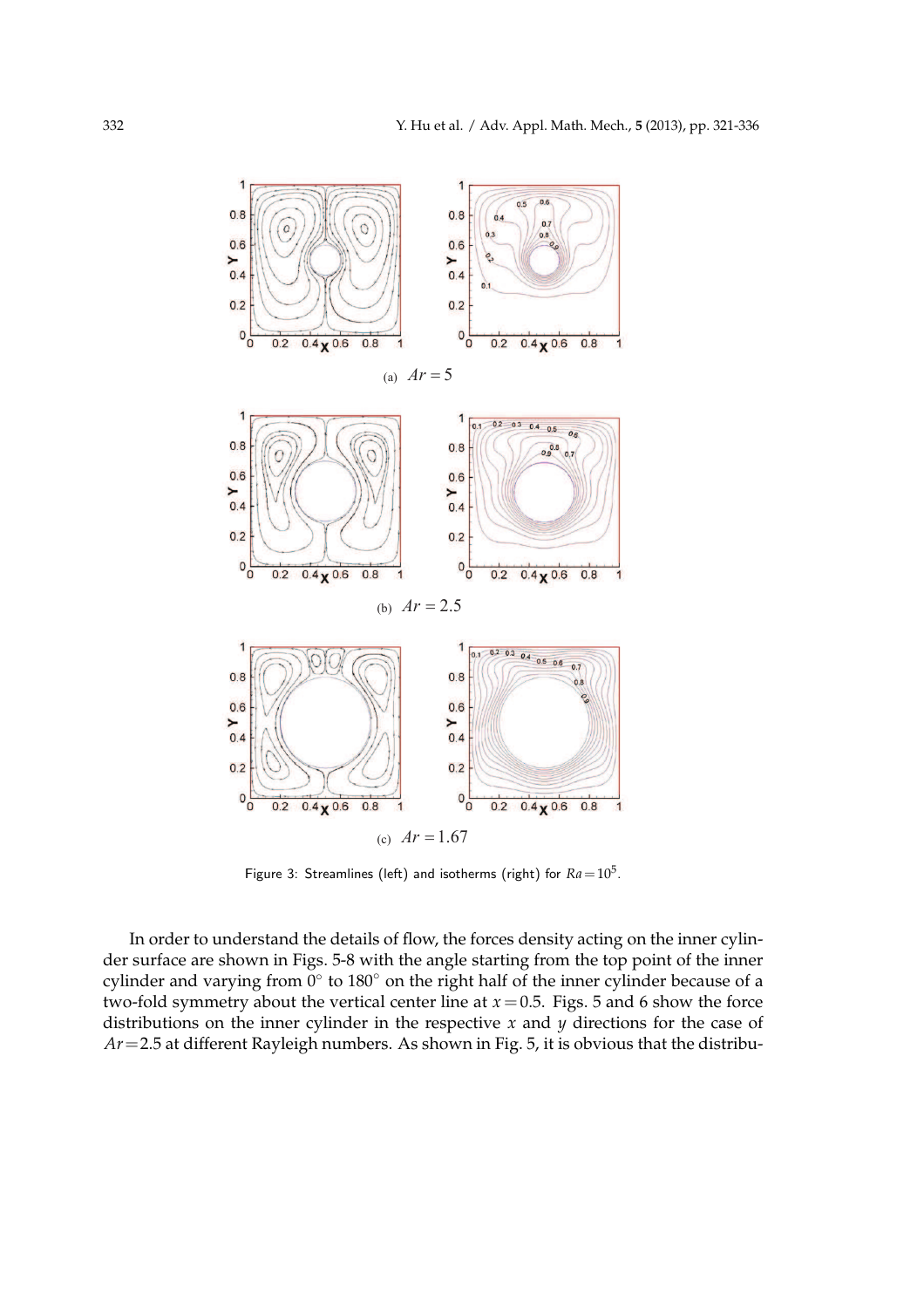

Figure 4: Streamlines (left) and isotherms (right) for  $Ra = 10^6$ .

tion of the forces on the inner cylinder in the *x*-direction is behaved like a Sine function. The amplitude of the force is larger around 50 $^{\circ}$  and 140 $^{\circ}$  than at other angles and also increases with increasing Rayleigh number from  $10^4$  to  $10^6$ . In the *y*-direction as shown in Fig. 6, the distribution of forces is displayed like a Cosine function with a relative large value on the bottom point of the inner cylinder. It is clearly observed that there exists an up force due to the force difference between the lower and upper surfaces of the inner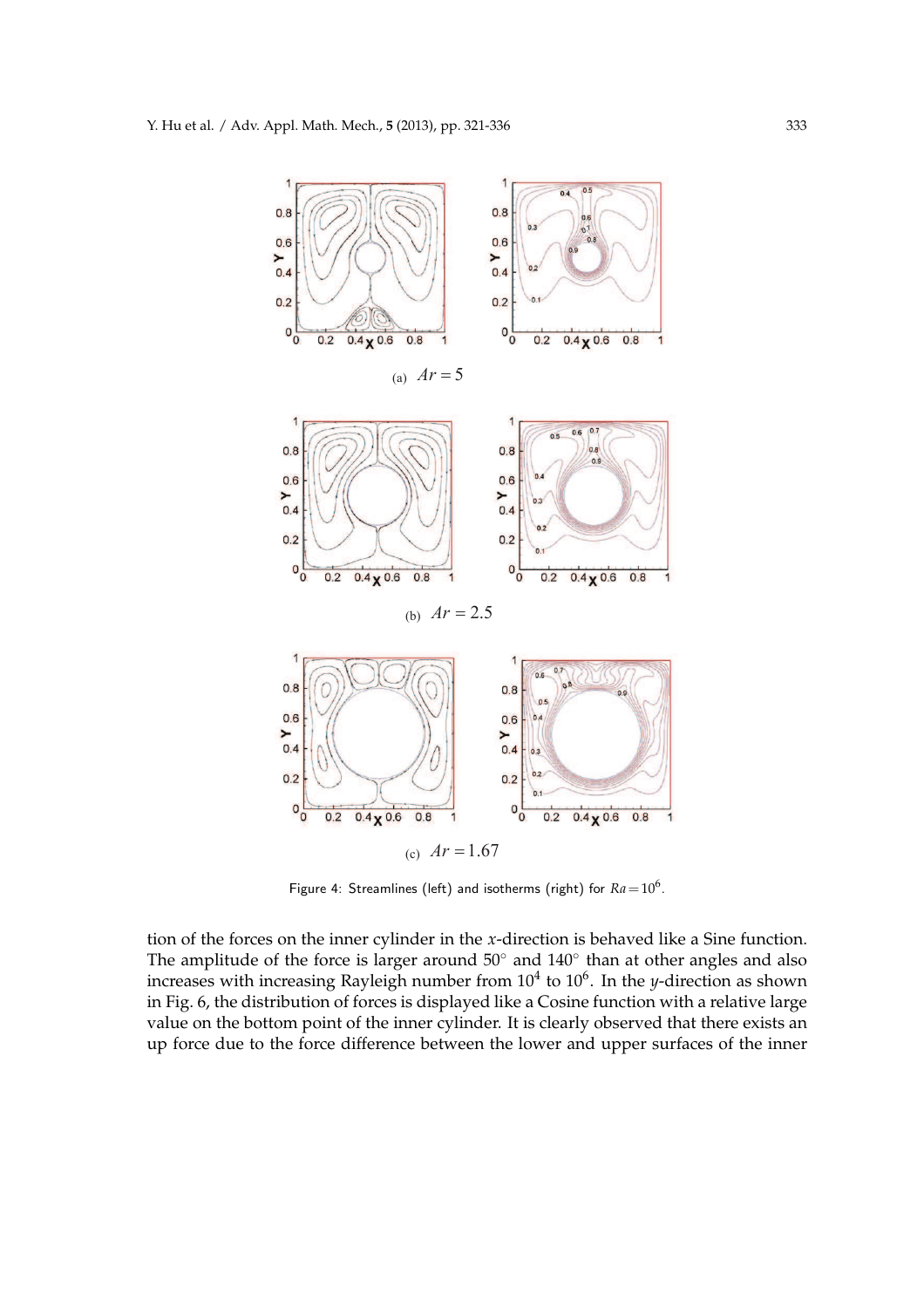

Figure 5: The force distributions acting on the inner cylinder in the *x*-direction at different Rayleigh number for *Ar*=2.5.



inner cylinder in the  $x$ -direction at different aspect ratio for  $Ra = 10^5$ . Figure 7: The force distributions acting on the



 $\frac{1}{2}$ Figure 6: The force distributions acting on the inner cylinder in the *y*-direction at different Rayleigh number for *Ar*=2.5.



inner cylinder in the  $y$ -direction at different aspect Figure 8: The force distributions acting on the ratio for  $Ra = 10^5$ .

cylinder. The values of the buoyance force acting on the inner cylinder in our simulation are  $7.932 \times 10^{-3}$ ,  $8.799 \times 10^{-3}$ ,  $8.142 \times 10^{-3}$  for  $Ra = 10^{4}$ ,  $10^{5}$ ,  $10^{6}$ , respectively. These buoyance forces can be attributed to the contribution of the heat convection-induced the flow in the cavity. Figs. 7 and 8 show the force distributions on the inner cylinder in the respective *x* and *y* directions for the case of  $Ra = 10^5$  at different aspect ratios. As shown in Figs. 7 and 8, the amplitude of the force increases with aspect ratio increasing from 1.67 to 5. This is mainly due to the strong convection flow in the cavity with increasing Rayleigh number.

To verify the capacity of the current methods, we calculate the average Nusselt numbers and compare them with those given in [18, 19]. The comparisons are listed in the Table 2. As is shown in the Table 2, decreasing the aspect ratio and increasing the Rayleigh number, the average Nusselt number increases, implying the heat transfer in the cavity is enhanced. The consistency of the present results to [18, 19] demonstrates that the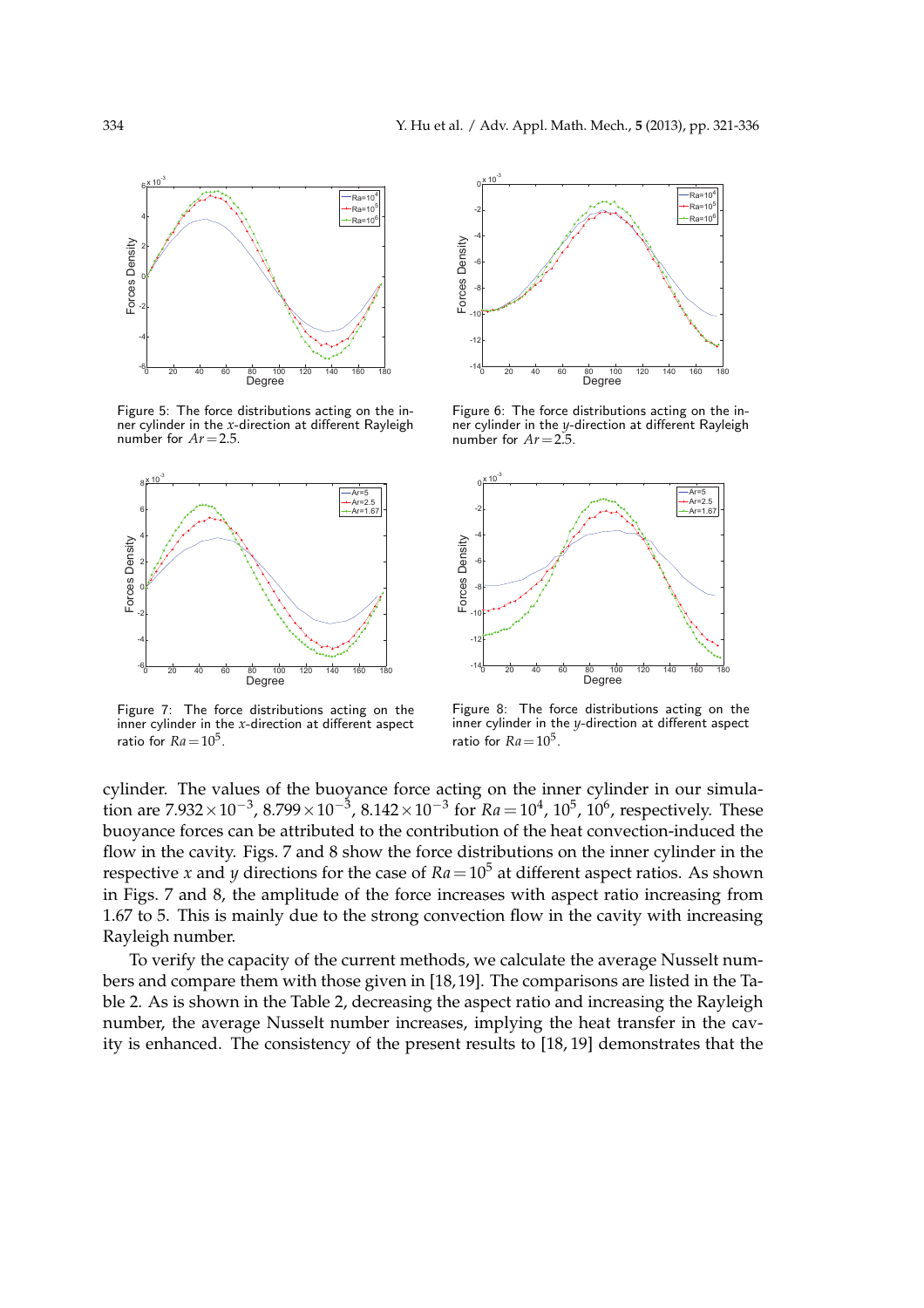| Cases    |      | References         |           |           |  |
|----------|------|--------------------|-----------|-----------|--|
| Ra       | Ar   | Present            | Ref. [18] | Ref. [19] |  |
| $10^{4}$ | 5    | 2.038              | 2.051     | 2.071     |  |
|          | 2.5  | 3.184              | 3.161     | 3.331     |  |
|          | 1.67 | 5.294              | 5.303     | 5.826     |  |
| $10^{5}$ | 5    | 3.778              | 3.704     | 3.825     |  |
|          | 2.5  | $\overline{4.917}$ | 4.836     | 5.080     |  |
|          | 1.67 | 6.247              | 6.171     | 6.212     |  |
| $10^{6}$ | 5    | 6.095              | 5.944     | 6.107     |  |
|          | 2.5  | 8.934              | 8.546     | 9.374     |  |
|          | 1.67 | 11.995             | 11.857    | 11.620    |  |

Table 2: Comparison of Computed average Nusselt numbers.

present boundary condition-enforced LBM is an efficient numerical tool in handling the numerical simulation of natural convection problems with complex geometries.

# **4 Conclusions**

In this paper, a boundary condition-enforced IBM is introduced into the LBM and the solver is used to simulate the problem of natural convection in a concentric annulus. We use LBM as a fluid field solver and thermal field solver, and make use of the boundary condition-enforced IBM to deal with the cylinder boundary. The present method correctly captures the complicated physics of the natural convections in a concentric isothermal annulus between a square outer cylinder and a circular inner cylinder and all results obtained agree well with the previous studies.

# **Acknowledgments**

This work was partially supported by the Key Project of Scientific Research Fund of Hunan Provincial Science and Technology Department (No. 2011FJ2011) in China, the Program for Changjiang Scholars and Innovative Research Team in University of China (No. IRT1179), the Scientific Research Fund of Hunan Provincial Education Department (No. 12A138) , the National Natural Science Fund of China (No. 11171281), the Hunan Provincial Innovation For PostGraduate (No. CX2012B264, No. CX2012B239), the One Hundred Person Project of Hunan Province of China under Xiangtan University, and the Academic Frontier Research Project on Next Generation Zero-emission Energy Conversion System of Ministry of Education, Culture,Sports, Science and Technology of Japan.

### **References**

[1] G. D. V. DAVIS, *Natural convection of air in square cavity: a bench mark numerical solution*, Int. J. Numer. Methods Fluid, 3 (1983), pp. 249–264.